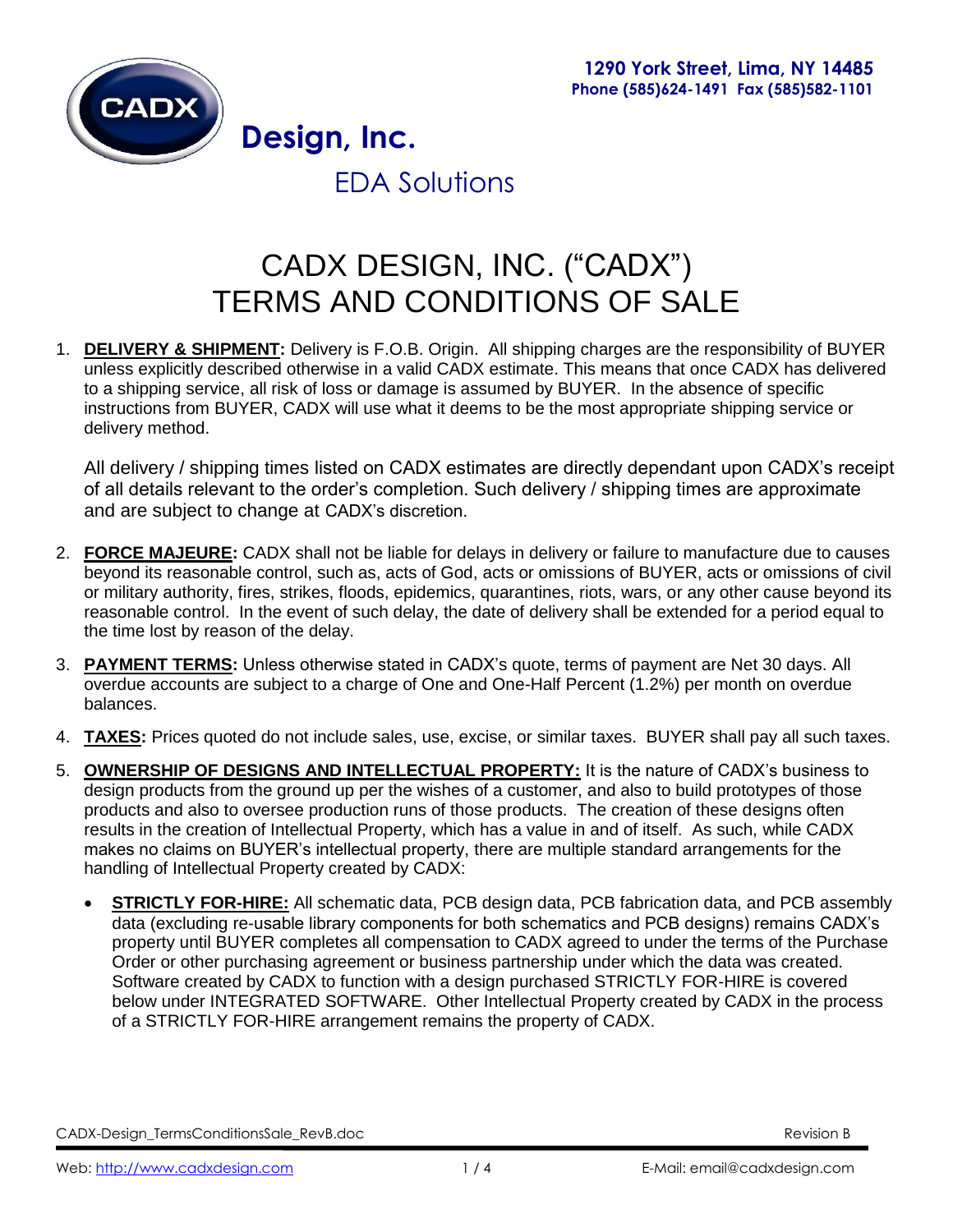

## EDA Solutions

 **DESIGN PARTNERSHIP:** All design data and Intellectual Property remains CADX's property. Work performed as part of a DESIGN PARTNERSHIP is typically done at a below-market rate, and always with the understanding that CADX is investing efforts in a new product that will hopefully profit both CADX and BUYER. Production runs will be coordinated by CADX for a per-unit price that will allow CADX to reclaim the value of its efforts as determined by CADX. Ownership of prototypes and/or the first production run will not be transferred to BUYER until BUYER completes all compensation to CADX agreed to under the terms of the Purchase Order or other purchasing agreement or business partnership under which the prototypes and/or production run was initiated.

#### **Unless otherwise specified on the estimate or proposal referred to in the Purchase Order or other purchasing agreement or business partnership, all such estimates or proposals are issued under the "DESIGN PARTNERSHIP" model.**

- **6. SALE OF UNCOMEPSATED EFFORTS:** If BUYER fails to complete all compensation to CADX agreed to under the terms of a Purchase Order or other purchasing agreement or business partnership, CADX reserves the right to sell some or all of the schematic data, PCB design data, PCB fabrication data, PCB assembly data, integrated software or Intellectual Property created per the Purchase Order or other purchasing agreement or business partnership. In the event that BUYER has executed payment for a portion of the balance owed, CADX will refund BUYER that payment out of the proceeds of the sale, minus any interest charges or expenses incurred during efforts to collect the balance owed or to sell to another buyer.
- 7. **INTEGRATED SOFTWARE:** If CADX owned software ("Software") is integrated into equipment or devices designed or built by CADX ("Equipment"), CADX hereby grants to BUYER a non-exclusive license to use the Software only as part of and in conjunction with the equipment into which the Software is integrated. BUYER acknowledges that it does not acquire any right, title or interest in Software. Under no circumstances may BUYER copy, modify, decompile, reverse assemble, reverse engineer or make available to any other person or entity any Software without CADX's written approval. BUYER's use of third-party-owned software delivered by CADX shall be subject to the terms and conditions of such third party's license agreement. Non-exclusive license to use is subject to immediate termination upon BUYER's violation of any of the terms listed in this document.
- 8. **WARRANTY:** *DESIGN SERVICES, EQUIPMENT PROTOTYPES AND SOFTWARE*: All design services, equipment prototypes and software provided or furnished by CADX are on a best-efforts basis only. BUYER shall be solely responsible for determining whether CADX provided designs, prototypes and software meet BUYER's specifications. **CADX SPECIFICALLY DISCLAIMS ALL WARRANTIES, EXPRESSED OR IMPLIED, INCLUDING BUT NOT LIMITED TO THE IMPLIED WARRANTIES OF MERCHANTABILITY AND FITNESS FOR A PARTICULAR USE.**

*EQUIPMENT*: CADX warrants that at the time of delivery and for a period of thirty (30) days thereafter CADX equipment sold will be in conformity with its published specifications and free from defects in material and workmanship, and the Software will enable the equipment to perform substantially in compliance with its specifications. CADX makes no warranty with respect to commercial items and software produced by other parties and incorporated into CADX products. Such third-party-commercial items and software are covered only by the warranties given by such third parties.

CADX-Design\_TermsConditionsSale\_RevB.doc Revision B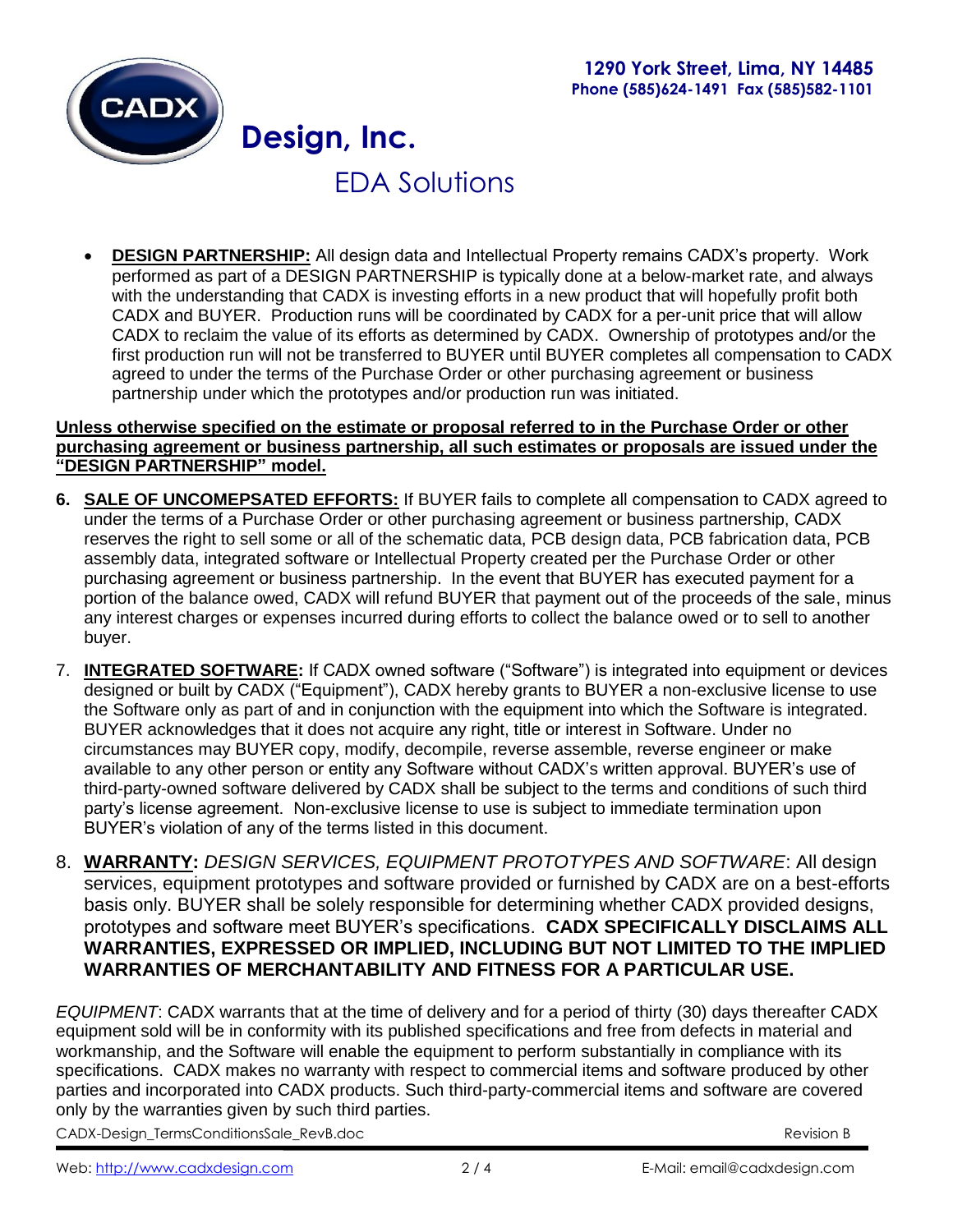

### EDA Solutions

### **IN THE EVENT OF A BREACH OF THE FOREGOING WARRANTIES, CADX's SOLE LIABILITY AND OBLIGATION WILL BE TO REPAIR OR REPLACE, AT ITS SOLE DISCRETION, DEFECTIVE EQUIPMENT AND/OR SOFTWARE.**

THE FOREGOING ARE THE SOLE WARRANTIES MADE BY CADX WITH RESPECT TO EQUIPMENT AND SOFTWARE. CADX SPECIFICALLY DISCLAIMS ALL OTHER WARRANTIES INCLUDING, BUT NOT LIMITED TO, THE IMPLIED WARRANTIES OF MERCHANTABILITY AND FITNESS FOR A PARTICULAR USE. CADX DOES NOT WARRANT THAT OPERATION OF ANY OF THE SOFTWARE WILL BE UNINTERRUPTED OR ERROR FREE.

The foregoing warranties do not apply to any designs, prototypes, equipment and/or software that has been altered or repaired by any person or entity other than CADX, has been subjected to misuse, improper maintenance, negligence or accident, has been damaged by excessive current or otherwise, or has had its serial number or any part thereof altered, defaced or removed.

- 9. **LIMITATION OF DAMAGES: UNDER NO CIRCUMSTANCES SHALL CADX BE LIABLE FOR INCIDENTAL, SPECIAL OR CONSEQUENTIAL DAMAGES, INCLUDING, BUT NOT LIMITED TO, ANY CLAIMED LOSS OF PROFITS, EVEN IF CADX WAS ADVISED OF THE POSSIBILITY OF SUCH DAMAGES. CADX's LIABILITY SHALL BE EXCLUSIVELY LIMITED TO THE REPAIR OR REPLACEMENT OF ANY DEFECTIVE OR NONCONFORMING ITEMS AND THE BUYER EXPRESSLY WAIVES ANY OTHER REMEDY OR MEASURE OF DAMAGE, STATUTORY OR OTHERWISE. IN NO EVENT SHALL CADX's TOTAL LIABILITY FOR ANY CLAIM, WHETHER IN CONTRACT, WARRANTY, TORT OR OTHERWISE ARISING OUT OF, IN CONNECTION WITH, OR RESULTING FROM PERFORMANCE OR NON-PERFORMANCE UNDER THIS ORDER, AND/OR IN THE EVENT OF FAILURE OF THE LIMITED REMEDY, EXCEED THE PURCHASE ORDER PRICE.**
- 10. MODIFICATIONS: CADX reserves the right to modify or change equipment and software in whole or in part, at any time prior to delivery thereof, in order to include therein improvements deemed appropriate by CADX without changing the specifications and without incurring any liability to modify or change any items previously delivered, or to supply new equipment and/or software in replacement thereof.
- 11. PATENTS: CADX assumes no responsibility, unless agreed upon in writing, for any claim for infringement of any patent, trademark or copyright. BUYER shall indemnify CADX against liability for patent infringement in case of goods manufactured to specifications supplied by BUYER.